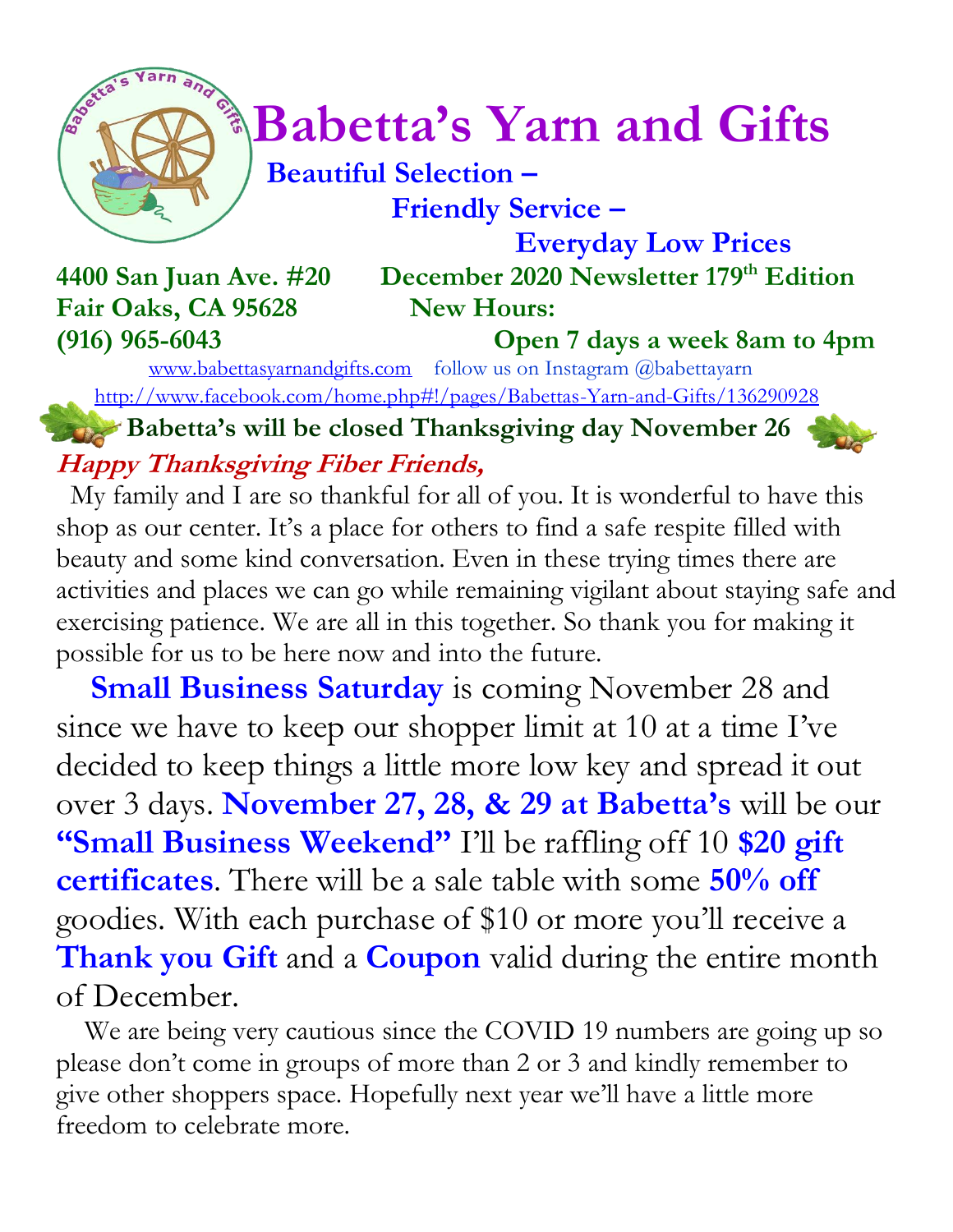#### **What's new?**



Knitter's Pride Interchangeables





Advent kits from BAAH with 25 mini skeins of La Jolla in 2 versions. Casapinka Advent 2020 or Ambah Advent 2020



Sirdar Super Happy Chenille

#### Malabrigo Caracol & Washted





 **Dream in Color Sock-it Club**



EYB Fairisle

#### Sirdar Replay DK

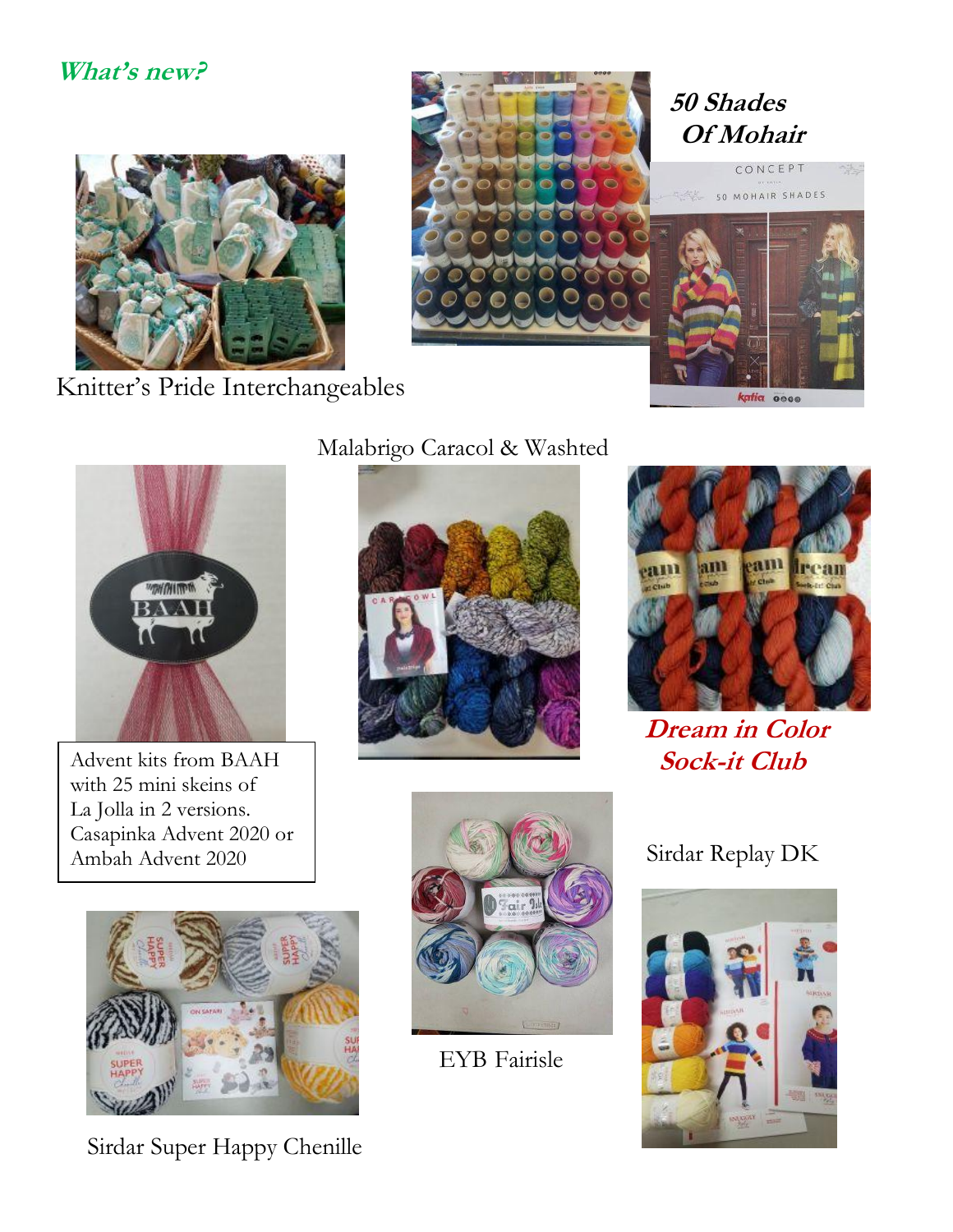

New from NORO



Newest Magaines Jody Long Glam Haze & Pattern book



 **Okunoshima Tsuido Miyabi**

# **Holiday Food Drive**

Many more people are having to rely on food closets to stave off hunger this year. Their supplies will naturally be depleted after this week. Babetta's will have a big box out front Nov. 27, 28, & 29 for anyone able to spare non-perishable food items to help replenish their shelves and we will deliver it to a local food closet next week.